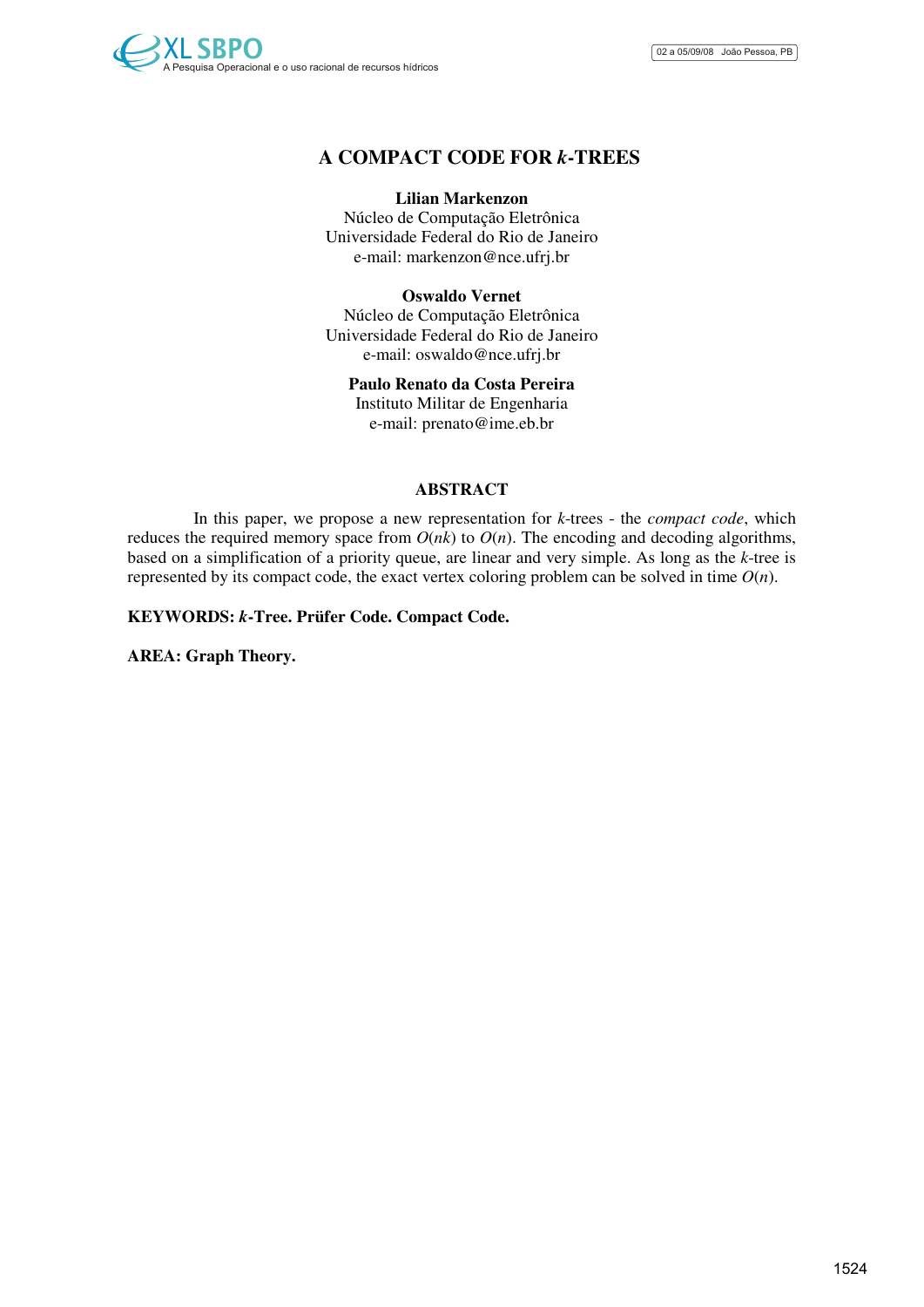# **1. Introduction.**

The family of *k*-trees, introduced by Harary and Palmer (1968) and revisited somewhat later by Rose (1974), has an inductive definition which naturally extends the definition of a tree. As an important subclass of chordal graphs, *k*-trees have deserved careful attention of many researchers, either related to algorithmic (Markenzon *et al*. (2006), Proskurowski (1984)) or theoretical aspects (Cai and Maffray (1993), Lotker *et al*. (2006), Rose (1974), among several others). In Justel and Markenzon (2000), further properties of the Lexicographic Breadth-First Search were analyzed, introducing an efficient algorithm for recognizing *k*-trees.

The idea of associating *codewords* to the labelled graphs of a specific family is not recent: in Prüfer (1918), a one-to-one correspondence between the set of (*n*−2)-tuples of the integers  $\{1, 2, ..., n\}$  and the set of all labelled 1-trees on *n* vertices was already proved to hold. A codeword must of course univocally represent a certain graph belonging to the family and, conversely, each graph of the family must be assigned a unique codeword. Besides sparing computer storage significantly, a well designed encoding scheme may lead to more efficient algorithms for solving algorithmic problems for the family.

Rényi and Rényi (1970) extended Prüfer's original codification to a broader family: the labelled rooted *k*-trees, a subclass of chordal graphs. Initially, the authors defined an immediate extension, the *primitive Prüfer code*, which applied only if the *k*-tree had the *k* highest numbered vertices as its root-clique. This constraint was finally eliminated, yielding the *redundant Prüfer code*. Later, Chen (1993) proposes a smaller code for *k*-trees, based on an intermediate representation using doubly labelled trees. We proposed, in Pereira *et al*. (2005), an *O*(*n*)-space representation, called the *reduced Prüfer code*, which is equivalent in size to Chen's code but much easier to compute and, in Pereira *et al*. (2005a), we provide the first attempts to develop linear time algorithms for this code. Recently, Caminiti *et al*. (2007) presented a new approach for the same problem, using an intermediate code to obtain their results.

The usual representation of *k*-trees through adjacency lists requires  $O(nk)$  memory space. In this paper, an *O*(*n*)-space representation is proposed, called the *compact code*, which is equivalent in size to Chen's code but much easier to compute. Its applicability is illustrated in Section 7, were the exact vertex coloring problem is solved. The solution presented can be implemented by an algorithm with worst-case time complexity of  $O(n)$ , in contrast to the  $O(m)$ traditional one.

# **2. Basic Concepts on Chordal Graphs.**

Let  $G = (V, E)$  be a graph, where  $|E| = m$  and  $|V| = n > 0$ . The set of neighbors of a vertex  $v \in V$  is denoted as  $Adj_G(v) = \{w \in V \mid \{v, w\} \in E\}$ . A vertex *v* is said to be *simplicial* in *G* when  $Adj_G(v)$  is a *clique* in *G*, i.e., a subset of *V* that induces a complete subgraph of *G*.

A *perfect elimination ordering* (*peo*) of  $G = (V, E)$  is a bijective function  $\sigma: \{1, ..., n\} \rightarrow V$ such that, for  $1 \le i < n$ ,  $\sigma(i)$  is a simplicial vertex in the induced subgraph  $G_i = G[\{\sigma(i), ..., \sigma(n)\}].$ A *peo* is ultimately an arrangement of *V* in a sequence  $\sigma(V) = [\sigma(i), ..., \sigma(n)]$ , which will be shortly denoted as  $\sigma(V) = [v_1, ..., v_n]$ . The position of vertex *v* in  $\sigma$  is given by  $\sigma^{-1}(v)$ . It is well known that a graph admits a *peo* if, and only if, it is *chordal*, i.e., has no chordless cycle with length greater than 3. Moveover, a given chordal graph *G* may admit several *peos* (Chandran *et al*. (2003), Golumbic (2004)).

The following lemma establish basic properties concerning chordal graphs and simplicial vertices.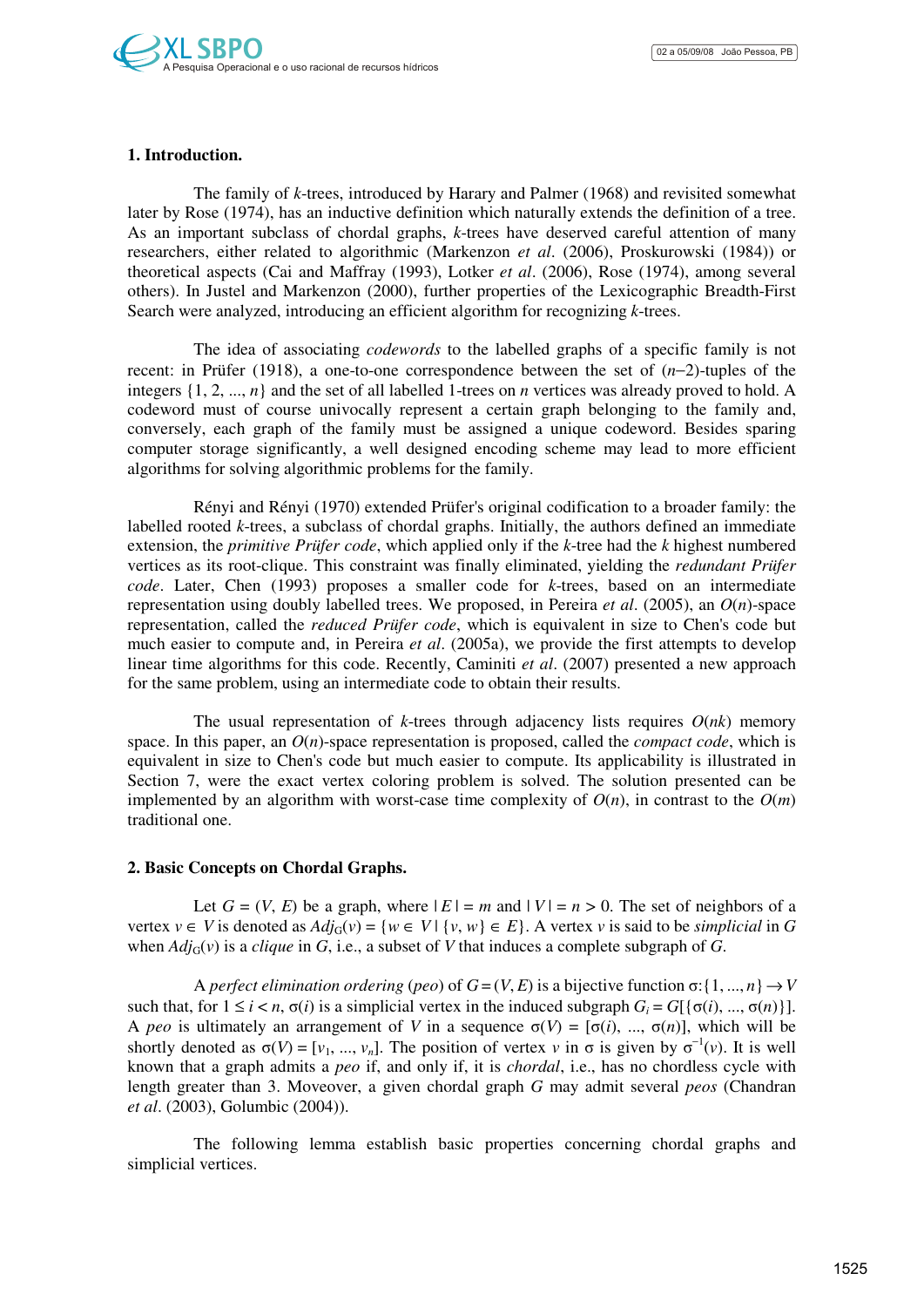Lemma 1. [Blair and Peyton (1993)] In a graph  $G = (V, E)$ ,  $v \in V$  is simplicial if, and only if, *v* belongs to exactly one maximal clique.

Once a *peo*  $σ(V) = [σ(i), ..., σ(n)]$  is established for a chordal graph  $G = (V, E)$ , it is possible to define, for each vertex  $v \in V$ , the set  $X_{\sigma}(v) = \{w \in Adj_{G}(v) \mid \sigma^{-1}(w) > \sigma^{-1}(v)\}$ , called the *monotone adjacency set* of *v*. In Theorem 2, an interesting result is shown concerning these sets, which will be important to the further development of this paper.

Theorem 2. Let *G* = (*V*, *E*), *n* > 0, be a connected chordal graph and σ, a *peo* of *G*. For each *i* such that  $1 \le i \le n$ , there exists a unique *j* satisfying:  $i \le j \le n$ ,  $v_i \in X_{\sigma}(v_i)$  and  $X<sub>σ</sub>(v<sub>i</sub>) ⊆ {v<sub>i</sub>} ∪ X<sub>σ</sub>(v<sub>i</sub>).$ 

Proof. The set  $I_i = \{\sigma^{-1}(w) \mid w \in X_{\sigma}(v_i)\}\)$  contains all feasible values for *j*, since the condition  $v_j \in X_{\sigma}(v_i)$  must be satisfied. Take  $j = \min I_i$  and let  $w \in X_{\sigma}(v_i)$ . We must prove that *w* ∈  $\{v_i\}$  ∪  $X_{\sigma}(v_i)$ .

 $-$  If  $w = v_j$ , the conclusion is trivial;

 $-$  If *w* ≠ *v<sub>j</sub>*, as *X*<sub>σ</sub>(*v<sub>i</sub>*) is a clique and *v<sub>j</sub>* ∈ *X*<sub>σ</sub>(*v<sub>i</sub>*), *w* ∈ *Adj*<sub>G</sub> (*v<sub>j</sub>*). Since *j* = min *I<sub>i</sub>*,  $\sigma^{-1}(w) > j = \sigma^{-1}(v_j)$ . Hence,  $w \in X_{\sigma}(v_j)$ .

For any other value of *j* belonging to *I<sub>i</sub>* the condition  $X_{\sigma}(v_i) \subseteq \{v_j\} \cup X_{\sigma}(v_j)$  does not hold. Thus, *j* is unique.

### **3. Redundant Prüfer Code for** *k***-Trees.**

In Rényi and Rényi (1970), the redundant Prüfer code for *k*-trees was defined and used by the authors in the counting of labelled *k*-trees. In this section, we summarize some results about *k*-trees that allow us to present later an efficient code for this family.

A well known subclass of chordal graphs, the *k*-trees, *k* > 0, can be inductively defined as follows:

− Every complete graph with *k* vertices is a *k*-tree.

− If  $G = (V, E)$  is a *k*-tree,  $v \notin V$  and  $Q \subseteq V$  is a *k*-clique of *G*, then *G*' = (*V* ∪ {*v*}, *E* ∪ {{*v*, *w*} | *w* ∈ *Q*}) is also a *k*-tree.

− Nothing else is a *k*-tree.

A *k*-tree *G* with *n* > *k* vertices have exactly *n*−*k* maximal cliques, each of them with *k*+1 vertices. Moreover, simplicial vertices in *k*-trees with  $n > k$  have degree *k* and are so called *k*-*leaves*. It can be proved that any maximal clique of *G* has at most one *k*-leaf. The number of simplicial vertices in a *k*-tree has an interesting behavior: if  $n = k$  or  $n = k+1$ , every vertex is simplicial; for *n* > *k*+1, there are at least 2 (as in every chordal graph) and at most *n*−*k* simplicial vertices. *k*-trees can be recognized through the lexicographic breadth-first search in time  $O(m)$ , by examining the sizes of the labels associated to the vertices during the search (Justel and Markenzon (2000)).

From the aforementioned concepts, it is straightforward to derive a procedure for constructing a *peo* for a *k*-tree *G*: starting with the empty sequence, at each step, choose a simplicial vertex of *G*, append it to the sequence and remove it from *G* (along with its incident edges). When  $V = \{1, ..., n\}, n > 0$ , (or any other totally ordered set), it is possible to particularize this procedure in order to obtain a unique *peo*: at each step, the *least* simplicial vertex is chosen. Since this process of successively removing the least simplicial vertex is essentially the same one employed in Prüfer's algorithm for coding labelled trees, the obtained *peo* will be called the *Prüfer peo* (*ppeo*) of *G*.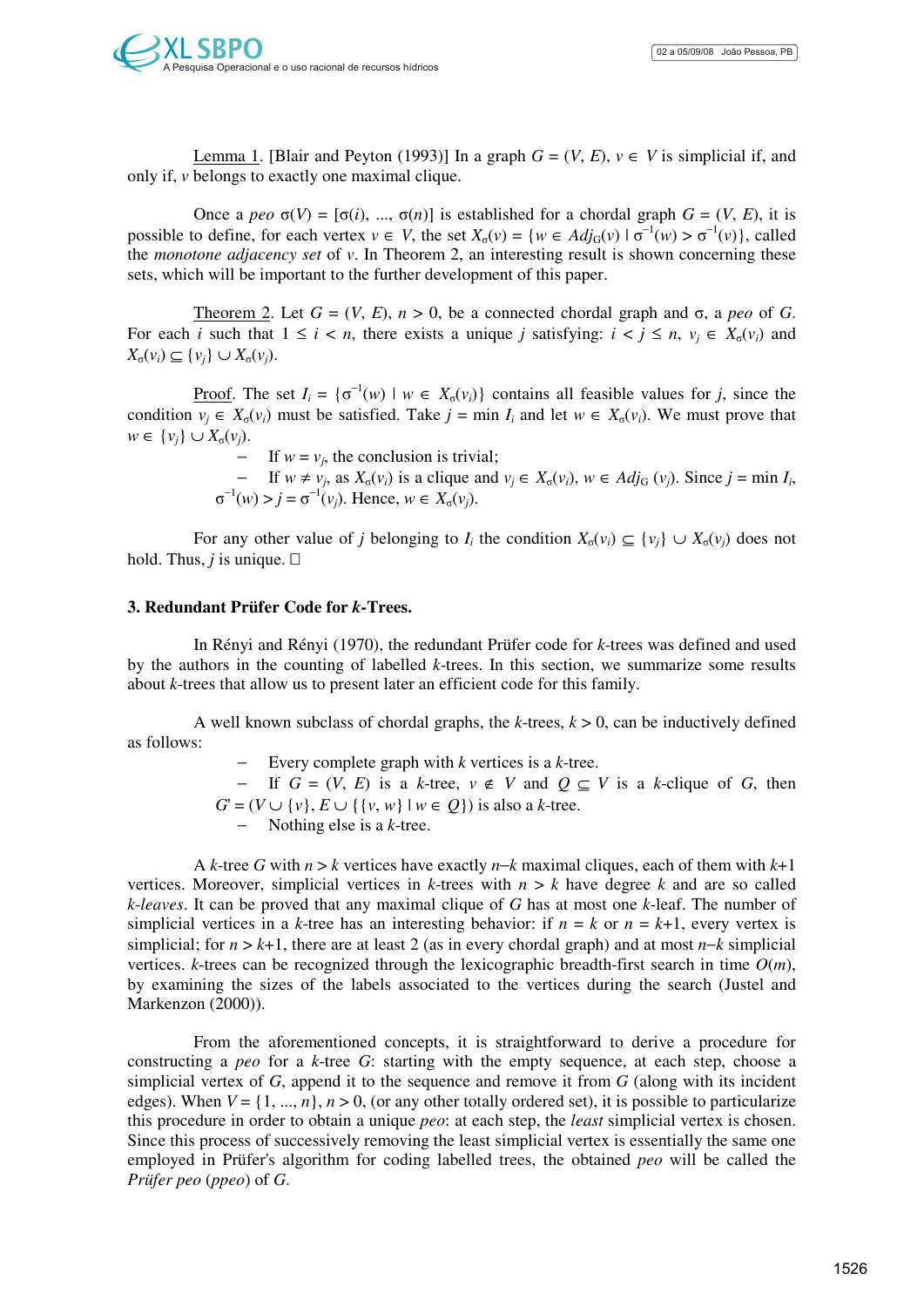Being  $\sigma$  the *ppeo* of a *k*-tree  $G = (\{1, ..., n\}, E)$ , we define the *redundant Prüfer code* of *G* the sequence of pairs

$$
PC(G) = [(v_i, X(v_i)) | i = 1, ..., n].
$$

The redundant Prüfer code of *k*-trees has several peculiarities, summarized in Lemma 3, whose proof is straightforward.

Lemma 3. Let  $G = (\{1, ..., n\}, E)$  be a *k*-tree,  $n > k$ , and  $PC(G) = [(v_i, X(v_i)) | i = 1, ..., n]$ its redundant Prüfer code. The following properties hold:

- 1.  $|X(v_i)| = k, i = 1, ..., n-k;$
- 2.  $|X(v_i)| = n-i, i = n-k+1, ..., n;$
- 3.  $\{v_i\} \cup X(v_i)$ ,  $i = 1, ..., n-k$ , are the maximal cliques of *G*;
- 4. {*v<sub>i</sub>*}  $\cup X(v_i) = X(v_{i-1}), i = n-k+1, ..., n.$

The set  $\{v_{n-k}\}\cup X(v_{n-k})$  is a maximal clique of *G* (hence, with size *k*+1) called the *residual clique* of *G*. It will be denoted ξ(*G*).

Consider, for example, the 3-tree with 10 vertices depicted in Fig.1. Its redundant Prüfer code is

*PC* = [(3, {5,6,9}), (4, {2,9,10}), (5, {6,9,10}), (7, {2,9,10}), (8, {1,2,6}),  $(1, \{2,6,10\}), (2, \{6,9,10\}), (6, \{9,10\}), (9, \{10\}), (10, \emptyset)].$ 

The residual clique  $\xi(G) = \{2, 6, 9, 10\}$  has size  $k+1 = 4$ .



Fig. 1. A 3-tree with vertices  $\{1, ..., 10\}$ .

The properties stated in Lemma 3 allow us to particularize Theorem 2, from the previous section, to *k*-trees.

Theorem 4. Let  $G = (\{1, ..., n\}, E)$ ,  $n > k$ , be a *k*-tree and  $PC(G) = [(v_i, X(v_i)) | i = 1, ..., n]$ its redundant Prüfer code. For each *i* such that  $1 \le i \le n-k$ , there exists a unique *j* satisfying *i* < *j* ≤ *n*−*k*+1, *v<sub>i</sub>* ∈ *X*(*v<sub>i</sub>*) and *X*(*v<sub>i</sub>*) ⊆ {*v<sub>i</sub>*} ∪ *X*(*v<sub>i</sub>*).

Corollary 5. Let *i* and *j* be indices related to each other according to Theorem 4. Thus,

$$
|X(v_j) - X(v_i)| =
$$

$$
\begin{cases} 1, & \text{if } j \le n - k \\ 0, & \text{if } j = n - k + 1 \end{cases} \text{ and } X(v_i) - X(v_j) = \{v_j\}.
$$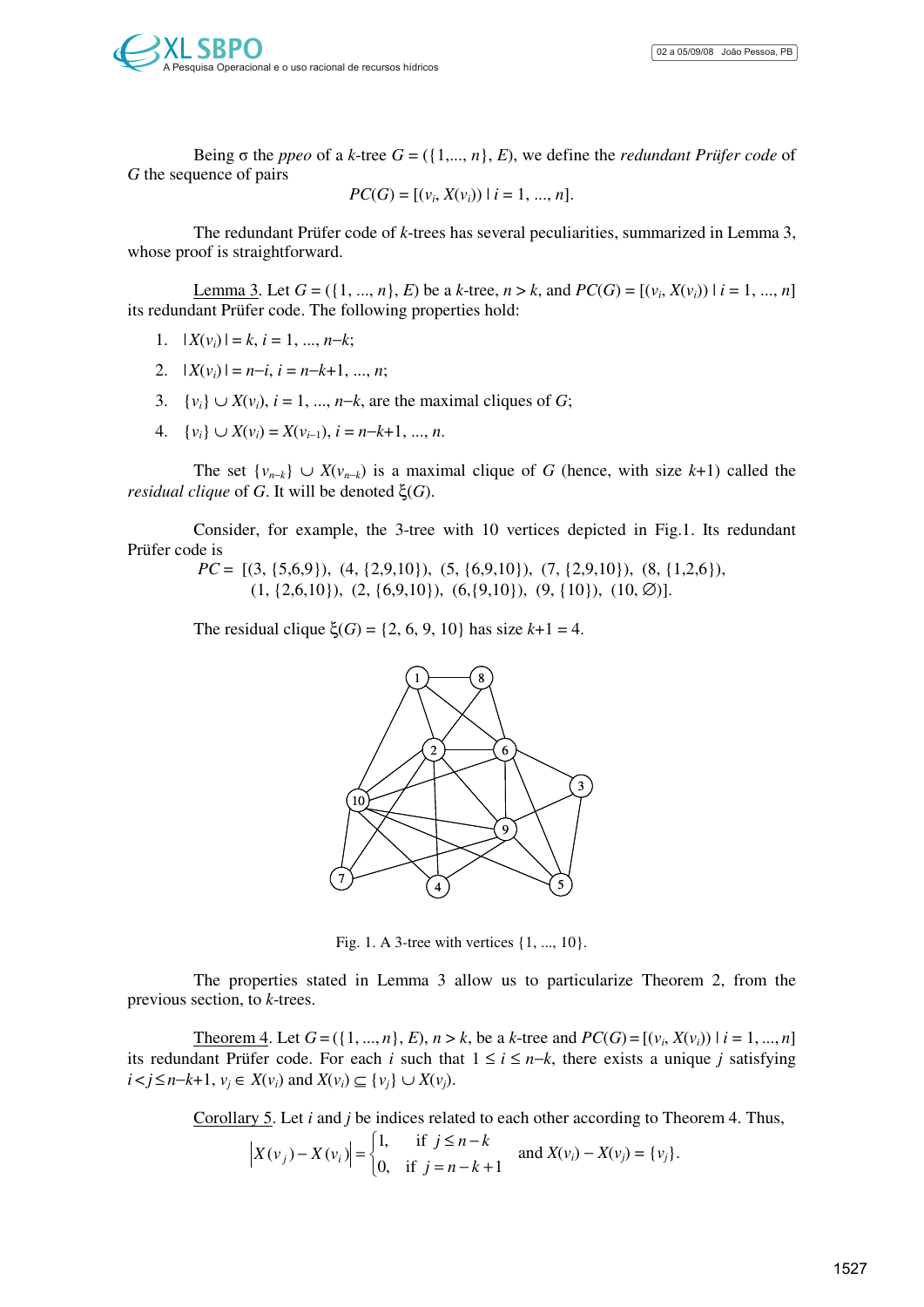### **4. The Compact Code for** *k***-Trees.**

The redundant Prüfer code of a *k*-tree demands half of the number of symbols required by the traditional representation through adjacency sets. However, the occupied space is  $O(m)$  in both cases, which means ultimately  $O(nk)$ . In this section we show how an  $O(n)$ -space representation can be obtained for this family of graphs, no matter the value of *k*.

The *compact code* of a *k*-tree  $G = (\{1, ..., n\}, E), n > k$ , is the ordered pair  $CC(G) = (\xi(G), S)$ , where  $\xi(G)$  is the residual clique of *G* and  $S = [(\alpha_1, \beta_1), (\alpha_2, \beta_2), ...,$  $(\alpha_{n-k-1}, \beta_{n-k-1})$ ] is a sequence of pairs of vertices determined as follows:

For 
$$
i = 1, 2, ..., n-k-1
$$
:

Let *j* be the index corresponding to *i*, according to Theorem 4;

$$
- \alpha_i = v_j;
$$
  
-  $\beta_i = v \in X(v_j) - X(v_i)$ , if  $j \le n-k$ , or  $\beta_i = 0$ , if  $j = n-k+1$ .

From Corollary 5, if  $j \le n-k$ ,  $|X(v_j) - X(v_i)| = 1$  and  $\beta_i$  is the unique vertex belonging to  $X(v_j) - X(v_i)$ ; if  $j = n-k+1$ , the result of the set difference is empty and  $\beta_i$  is set to 0 (a value that does not correspond to any valid vertex).

Since  $|\xi(G)| = k+1$  and  $|S| = n-k+1$ , the values of *n* and *k* can be deduced from  $|\xi(G)|$ and  $|S|$  and do not need to appear explicitly in the compact code. Notice that  $CC(G)$  is not defined for *k*-trees with  $n = k$  and, if  $n = k+1$ ,  $CC(G) = (V, \lceil \rceil)$ .

Applying the definition, the compact code of the 3-tree in Fig.1 is:

 $CC(G) = (\{2,6,9,10\}, \, [(5,10), (2,6), (6,0), (2,6), (1,10), (2,9)]).$ 

#### **5. The Encoding Algorithm.**

The process to obtain the compact code  $CC(G)$  for a given *k*-tree  $G = (\{1, ..., n\}, E)$  is called *encoding* and can be accomplished in two steps:

*Step 1*. Compute  $PC(G) = [(v_i, X(v_i)) | i = 1, ..., n];$ 

*Step 2*. Compute *CC*(*G*), using the definition.

In order to develop an algorithm to perform the encoding process, we must give an special attention to *Step 1*, since *Step 2* consists simply in the application of the definition. Given a *k*-tree  $G = (\{1, ..., n\}, E)$ , the algorithm for obtaining its redundant Prüfer code removes successively from *G* the least *k*-leaf and appends to the code the vertex and the clique formed by its neighbors.

A traditional priority queue can be used to store the initial simplicial vertex and the vertices that become simplicial during the process, providing a way to identify the least numbered one. However, the time complexity of employing this data structure is  $O(n \log n)$ .

Based on the specifity of the problem, we are able to define a particular case of priority queue, that is even more simple than the one presented in Markenzon *et al*. (2006). First of all, the elements and their priorities coincide. Second, as we will see, after the initialization, at most one *insertion* operation is performed after a *DeleteMin* operation.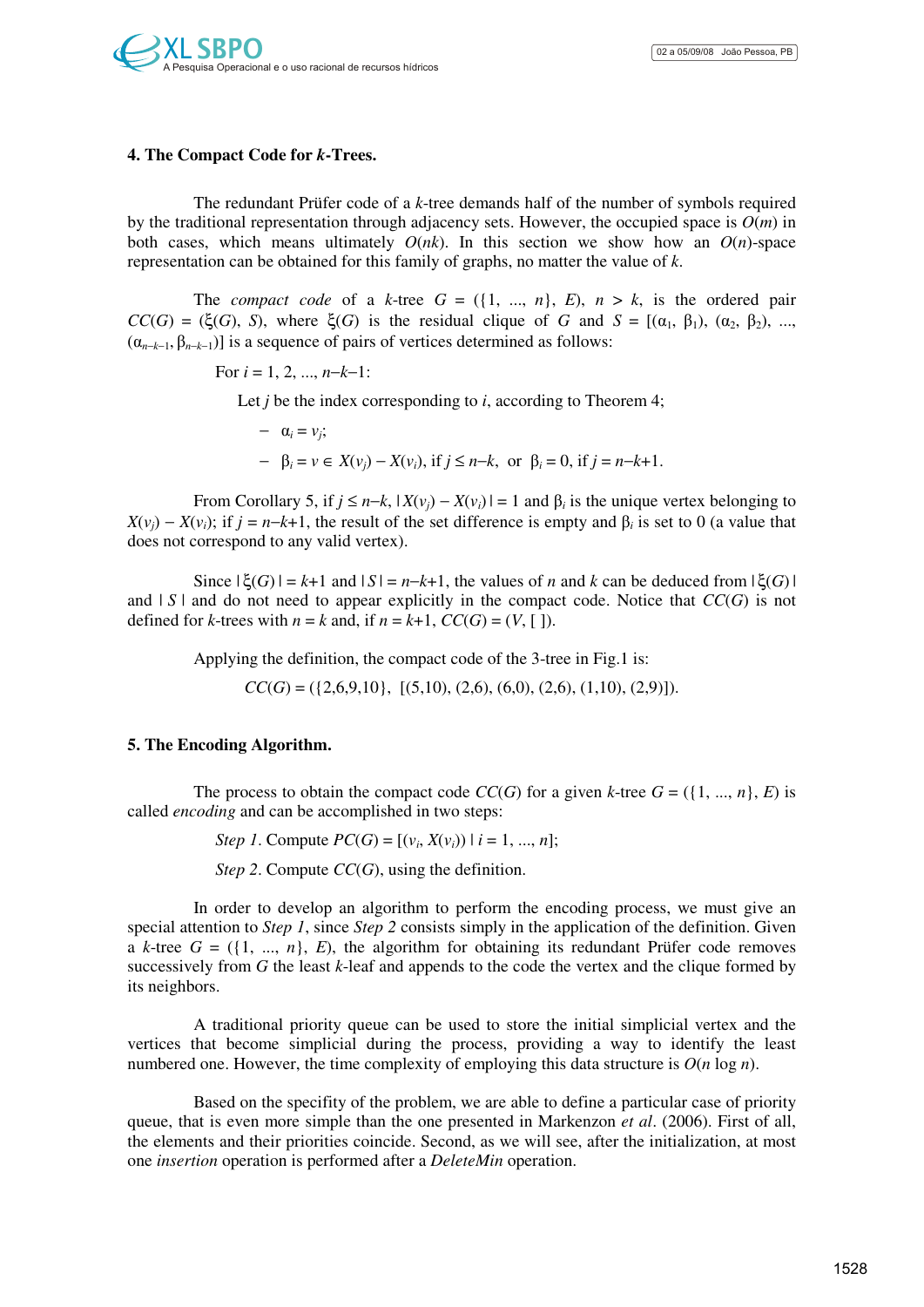In the implementation of the encoding algorithm, the maintenance of the array *degree*, that stores the degrees of the vertices of the graph, is fundamental. At the first iteration, the algorithm searches this array sequentially looking for the least *k*-leaf of the current graph  $G_1 = G$ , which is stored in the variable *last*. Vertex  $v_i$ ,  $i = 1$ , is determined. At the end of the *i-th* iteration,  $v_i$  is removed from  $G_i$ , yielding  $G_{i+1}$ . The array *degree* must be updated. The maximal clique  ${v_i} \cup X(v_i)$  disappears from  $G_i$  and any vertex of  $X(v_i)$  may become a simplicial vertex. However, as we know that any maximal clique of *G* has at most one simplicial vertex, only one new simplicial vertex  $w$  can appear in  $G_{i+1}$ . Two cases can happen:

case 1:  $w >$  *last*, that is, *w* is not the least simplicial vertex of  $G_{i+1}$ ;

case 2: *w* < *last*. In this case, *w* must be the next simplicial vertex chosen.

For the second case a new variable must be defined, completing the implementation of the priority queue. The variable *pend* stores *w* which will be the next mandatory simplicial vertex chosen. If there is a pending element, it is simply removed; otherwise, the next element with lowest priority is sought and removed.

Graph *G*, represented by its adjacency lists, is the input of the algorithm.

```
Procedure DeleteMin(v); 
      if pend > 0 then 
              v \leftarrow pend; \quad pend \leftarrow 0;else 
              while degree[last] \neq k do last \leftarrow last + 1;
              v \leftarrow last;
Procedure Encode-Step1; 
      for u \leftarrow 1, ..., n do degree(u) \leftarrow |Adj_G(u)|;
      pend \leftarrow 0; last \leftarrow 1;for i ←1, ..., n−k−1 do 
              DeleteMin(v_i); degree(v_i) \leftarrow 0;X(v_i) \leftarrow \{w \in Adj_G(v_i) \mid degree(w) \neq 0\};for all w \in X(v_i) do
                     degree(w) \leftarrow degree(w) - 1;if (degree(w) = k) and (w < last) then pend ← w; 
      pend \leftarrow 0; last \leftarrow 1;for i \leftarrow n-k, ..., n do
              DeleteMin(v_i); degree(v_i) \leftarrow 0;
              X(v_i) \leftarrow \{w \in Adj_G(v_i) \mid degree(w) \neq 0\};Procedure Encode-Step2; 
       for i \leftarrow 1, ..., n do \sigma^{-1}(v_i) = i;
      for i ←1, ..., n−k−1 do 
              j \leftarrow \min\{\sigma^{-1}(u) \mid u \in X(v_i)\};\alpha_i \leftarrow v_j; \quad \beta_i \leftarrow 0;if j ≠ n-k+1 then \beta_i ← X(v_i) - X(v_i);
```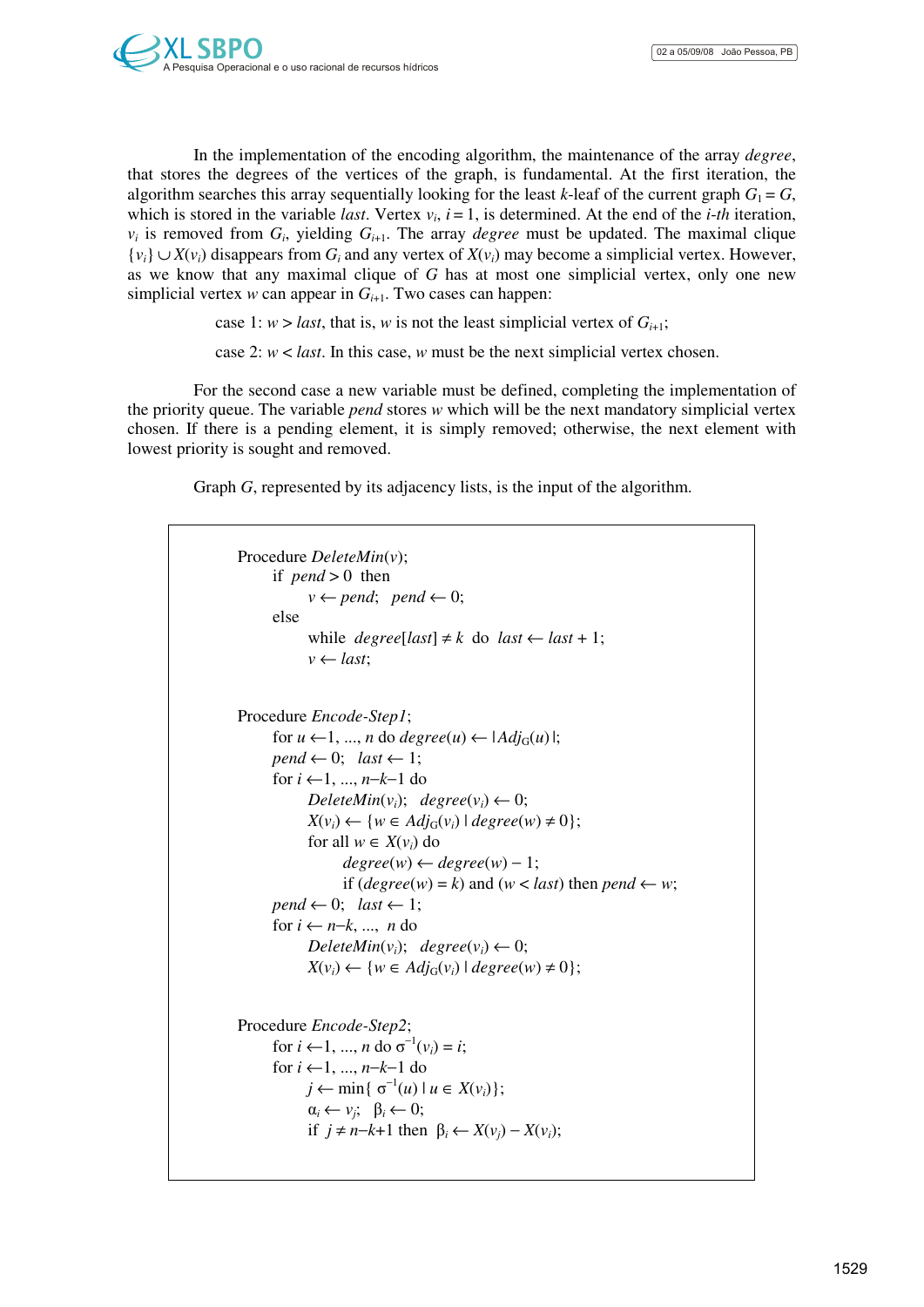The encoding algorithm is linear, as show below.

Procedure *Encode*-*Step1* is linear. The initialization of the array *degree* takes *O*(*m*). At each iteration the least simplicial vertex is chosen. During the *DeleteMin* operation two situations may arise: if there is a pending element, it is simply removed; otherwise, the next element with lowest priority is sought and removed. The first one takes *O*(1); the second, an overall complexity of  $O(n)$ . The deletion of a simplicial vertex *v* is  $O(1)$ ; the vertices of  $Adj(v)$  that do not appeared yet at the *ppeo* constitute the monotone adjacency set  $X(v)$ . So, the overall complexity is  $O(m)$ . Procedure *Encode-Step2* is also linear. In the proof of Theorem 2, we show that *j* is the first vertex of  $X(v_i)$  that appears in the *ppeo*. At each iteration,  $\min{\{\sigma^{-1}(u) | u \in X(v_i)\}}$ is determined. So, it takes  $\sum_{i=1}^{n-k-1} X(v_i) = O(m)$ .

### **6. The Decoding Algorithm.**

The inverse task is called *decoding*: the pair  $(\xi, S)$  is given, being  $|S| > 0$  and the monotone adjacency sets of the vertices of *G* such that  $PC(G) = [(v_i, X(v_i)) | i = 1, ..., n]$  must be determined. We present three lemmas that support the decoding algorithm.

Lemma 6. Let *G* be a *k*-tree, *n* > *k*+1, *CC*(*G*) its compact code and σ = [*v*<sub>1</sub>, ..., *v<sub>n</sub>*] its *ppeo*. For  $i = n-k-1, ..., 1$ , if  $\beta_i = 0$  then  $X(v_i) = \xi - \{v_{n-k}\}\)$  else  $X(v_i) = \{\alpha_i\} \cup X(\alpha_i) - \{\beta_i\}.$ 

Proof. By definition, if  $j = n-k+1$  then  $\beta_i = 0$ . From Theorem 4,  $X(v_i) = \{v_{n-k+1}\}\cup\{v_{n-k+1}\}\$  $X(v_{n-k+1}) = X(v_{n-k})$ . Also by definition, if  $\beta_i \neq 0$ ,  $\alpha_i = v_j$  and  $\{\beta_i\} = X(\alpha_i) - X(v_i)$ . Since  $\alpha_i \notin X(\alpha_i)$ , then  $X(v_i) = {\alpha_i} \cup X(\alpha_i) - {\beta_i}.$ 

Lemma 7. Let *G* be a *k*-tree,  $n > k+1$  and  $CC(G)$  its compact code. For  $i=1, ..., n-k-1$ :

$$
\bigcup_{t=i}^n X(v_t) = \bigcup_{t=i}^{n-k-1} \{\alpha_t\} \cup \xi.
$$

Proof. By induction on the size of *S*.

− Let *t* = *n*−*k*+1. By Lemma 3, *X*(*vn*−*k*−<sup>1</sup>) ⊂ {*vn*−*k*} ∪ *X*(*vn*−*k*). By definition,  $\alpha_{n-k-1} = v_{n-k}$  or  $\alpha_{n-k-1} = v_{n-k+1}$ , i.e.,  $\alpha_{n-k-1} \in \xi$ . Then *S* has one pair and

$$
\bigcup_{t=n-k-1}^{n} X(v_t) = \{ \alpha_{n-k-1} \} \cup \xi.
$$

− Suppose that the lemma is valid for *i*+1, 1 ≤ *i* < *n*−*k*−1. Then

$$
\bigcup_{t=i+1}^{n} X(v_t) = \bigcup_{t=i+1}^{n-k-1} {\{\alpha_t\}} \cup {\xi} . \tag{1}
$$

− From Lemma 6, (i) *X*(*vi*) = {α*i*} ∪ *X*(α*i*) − {β*i*} or (ii) *X*(*vi*) = *X*(*vn*−*k*) and  $\alpha_i = v_{n-k+1} \in X(v_{n-k+2})$ . Then

$$
\bigcup_{t=i}^{n} X(v_t) = X(v_i) \cup \left(\bigcup_{t=i+1}^{n} X(v_t)\right) = \{\alpha_i\} \cup \left(\bigcup_{t=i+1}^{n} X(v_t)\right).
$$

By  $(1)$ ,

$$
\bigcup_{t=i}^n X(v_t) = \{\alpha_i\} \cup \left(\bigcup_{t=i+1}^{n-k-1} {\{\alpha_i\}}\right) \cup \xi.
$$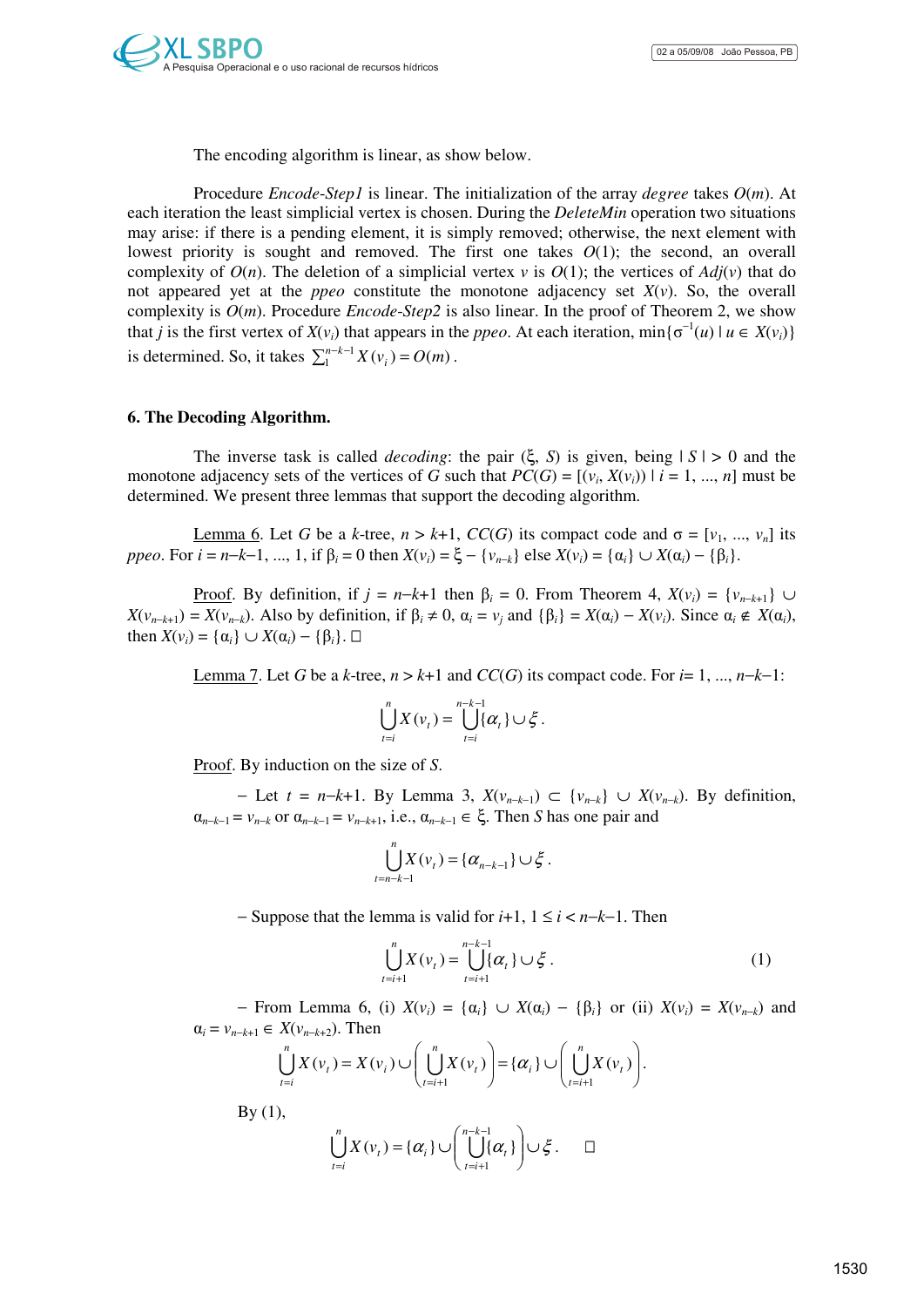Lemma 8. The vertices  $v_i$ ,  $i = 1, ..., n-k-1$  are determined as follows:

$$
v_i = \min \left( V - \xi - \bigcup_{t=i}^{n-k-1} {\{\alpha_t\}} - \bigcup_{t=1}^{i-1} {\{\nu_t\}} \right).
$$

**Proof.** By definition,  $v_i$  is the least simplicial vertex in the induced subgraph  $G_i = G[\{v_i, v_{i+1}, ..., v_n\}].$  Then  $v_i \notin V - \bigcup_{t=1}^{i-1} \{v_t\}$  and  $v_i \notin \bigcup_{t=i}^{n} X(v_t) = \bigcup_{t=i}^{n-k-1} \{\alpha_t\} \cup \xi$  $t = i$  $v_i \notin \bigcup_{t=i}^n X(v_t) = \bigcup_{t=i}^{n-k-1} {\{\alpha_t\}} \cup \xi$ .

The decoding algorithm consists of the following steps:

- 1. Set  $k = |\xi| 1$  and  $n = |S| + |\xi|$ ;
- 2. Compute the *ppeo*  $\sigma = [v_1, ..., v_n]$  of *G*;
- 3. Compute  $X(v_i)$ , for  $i = n, ..., 1$ .

The second step computes the *ppeo*  $\sigma = [v_1, ..., v_n]$ . The last *k*+1 elements  $v_{n-k}, ..., v_n$  can be obtained by sorting the set  $\xi$  ascendingly and the elements  $v_1, ..., v_{n-k-1}$  from Lemma 8.

After having obtained the *ppeo*, the monotone adjacency sets  $X(v_i)$ ,  $i = n, ..., 1$ , must be determined. The last *k*+1 sets *X*(*vn*−*k*), ..., *X*(*vn*) = ∅ can be easily determined by simply sorting ξ ascendingly. Lemma 6 shows how to compute the other sets.

The decoding algorithm has the same complexity as the encoding algorithm presented in Section 5. Actually, the implementation of Step 2 uses the same simplified priority queue; instead of dealing with the degree of each vertex, the algorithm must keep track of the number of times that each label α appears in *S*.

# **7. An Application.**

Besides providing a more concise representation for a *k*-tree, the compact code can support better solutions for some problems. A straightforward example is the determination of the *ppeo*, whose solution can be achieved in time  $O(n)$ , according to the results presented in Section 6. Another example is provided in this section.

Exact vertex coloring is a very important problem in algorithmic graph theory, which can be solved through polynomial algorithms only for some particular families of graphs. The problem consists in associating colors to the vertices of a graph, so that the endpoints of each edge receive distinct colors, using the minimum number of colors.

In particular, every chordal graph *G* can be exactly colored in time  $O(m)$  using  $\omega(G)$ distinct colors, where  $\omega(G)$  is the size of the largest clique in the graph. Due to this strong result, no further efforts are usually made to solve the problem for its subclasses. We show here a solution for a *k*-tree represented by its compact code in time  $O(n)$ .

If a *k*-tree  $G = (\{1, ..., n\}, E), n > k$ , is represented by its compact code, the residual clique  $\xi(G)$  has size  $k+1$  and demands exactly  $(k+1)$  colors. The remaining vertices can be colored after Lemma 9.

Lemma 9. Let  $G = (\{1, ..., n\}, E), n > k$ , be a *k*-tree,  $CC(G) = (\xi(G), S)$  its compact code and  $\sigma = [v_1, ..., v_n]$  its *ppeo*. Assume that the vertices  $v_{n-k}$ , ...,  $v_n$  are already colored with  $k+1$ distinct colors. Thus, for  $i = n-k-1, \ldots, 1$ :

$$
color(v_i) = \begin{cases} color(v_{n-k}) & \text{if } \beta_i = 0; \\ color(\beta_i) & \text{otherwise.} \end{cases}
$$